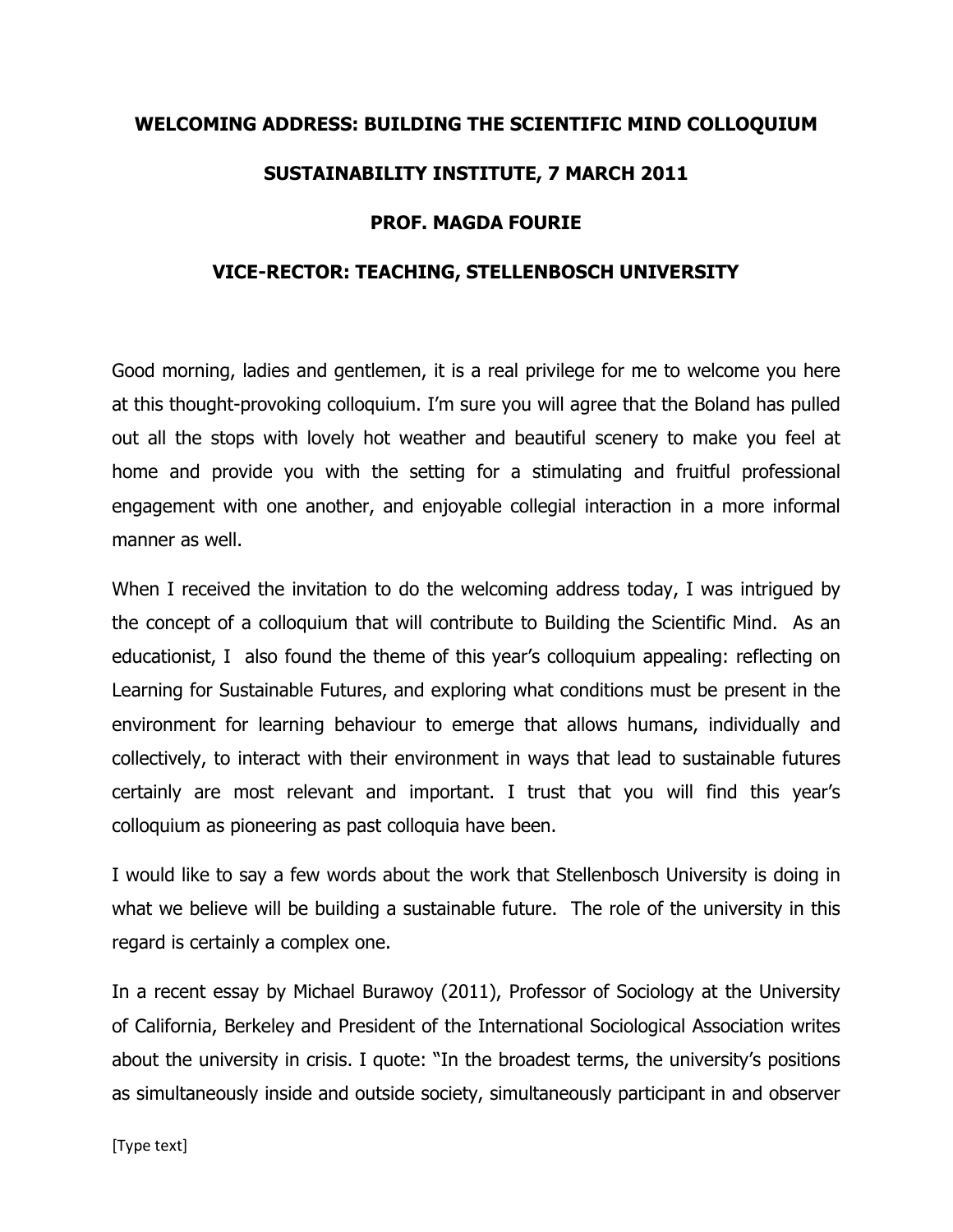of society, - always precarious  $-$  is being eroded. With the exception of a few antiquated hold outs the idea of the ivory tower has gone. We no longer can hold on to a position of splendid isolation. We may think of the era gone by as the Golden Age of the University, but in reality it was a Fool's Paradise that simply couldn't last. Today, the academy has no option but to engage with the wider society, the question is how".

Stellenbosch University has been engaging with this and similar questions over the past decade, and over the past three years in a more focused and critical manner. The questions that we asked of ourselves are: What is the university, and what should its place and role in society be?

Stellenbosch University is one of the oldest universities in South Africa; its origins date back to 1866, and it received full university status in 1918. It is a comprehensive university in sense that our academic offerings span the full breadth of scientific endeavour, organised in about 100 academic departments in 10 faculties and ranging from health sciences to law. We are the only university in South Africa offering viticulture and military sciences. We have about 26 000 students on three campuses, with main campus in Stellenbosch home for about 18 000 undergraduate students. We are also the most research intensive university in South Africa, with our academics producing an average of 2.13 research outputs per capita annually and 12% of SA's research in natural and human sciences. In addition we are one of top three universities in South Africa in terms of undergraduate student success, with a first year retention rate of 87% and an undergraduate success rate of 82 %.

Yet this institution has a troubled history. In 2000 (in A Strategic Framework for the turn of the century and beyond), the University acknowledged that it had been a "role player in the injustices of the past" and expressed a commitment to "redress", which it undertook to pursue through:

• "Equity" – building a body of students and staff members demographically more representative of society; and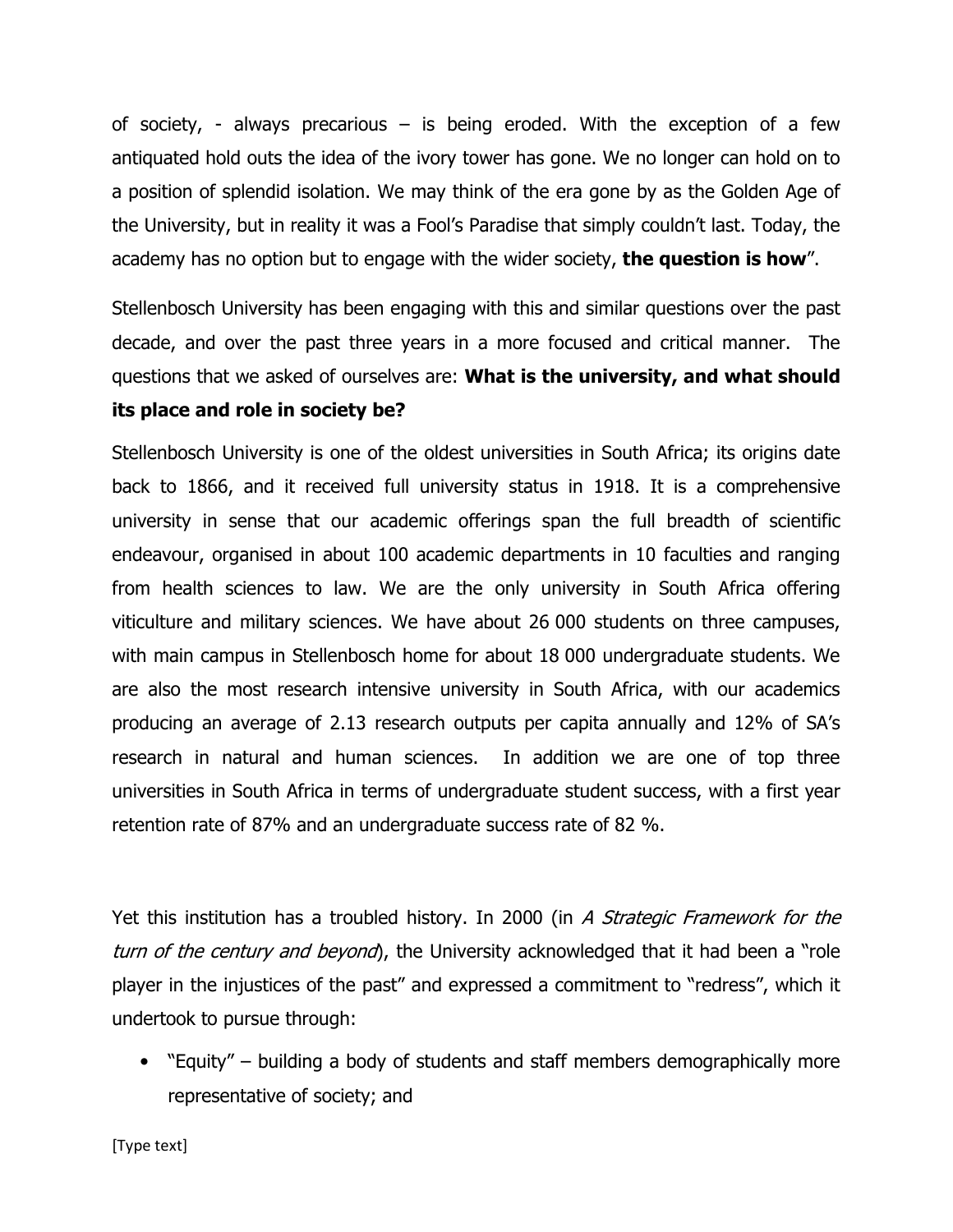• "Service" – promoting development in disadvantaged communities and areas.

Adopting Hope as a leitmotif for the University is an endeavour to ensure that these commitments were realised in practice. However, they need to be realised by us playing our role **as a university,** in other words a place of knowledge and science, a place where knowledge is created, shared and applied in a scientific manner. We can never become anything else than this.

In working towards a sustainable future, we need to take into account the local conditions of the university community as well as the fact that we simultaneously form part of the global community, described by Castells (2000) as a network of local societies, cooperating and competing at the same time in a global system of networks of wealth and information".

The global challenges are therefore also the challenges of our continent and our country. And our local problems, also those in rural areas, are part of the challenges of Africa and the global challenges of our time. These include poverty, human dignity and health, democracy and human rights, peace and security, a sustainable environment and a competitive industry.

How does the University respond to these local, continental and global contexts?

SU responds by adopting hope as the guiding motive for the University's activities, which means that scientific knowledge is created, shared and used to the advantage of and through interaction with the world within which the University finds itself.

By using hope as the guiding concept, the University is led to ask critical questions about reality, to look at problems in a scientific manner and to use science to make a difference. In this way hope becomes a radical transforming concept. If hope is used with the assumption that a better future can be created actively through a joint search for knowledge, in service of the community, it becomes more than empty optimism and changes into a shared social resource.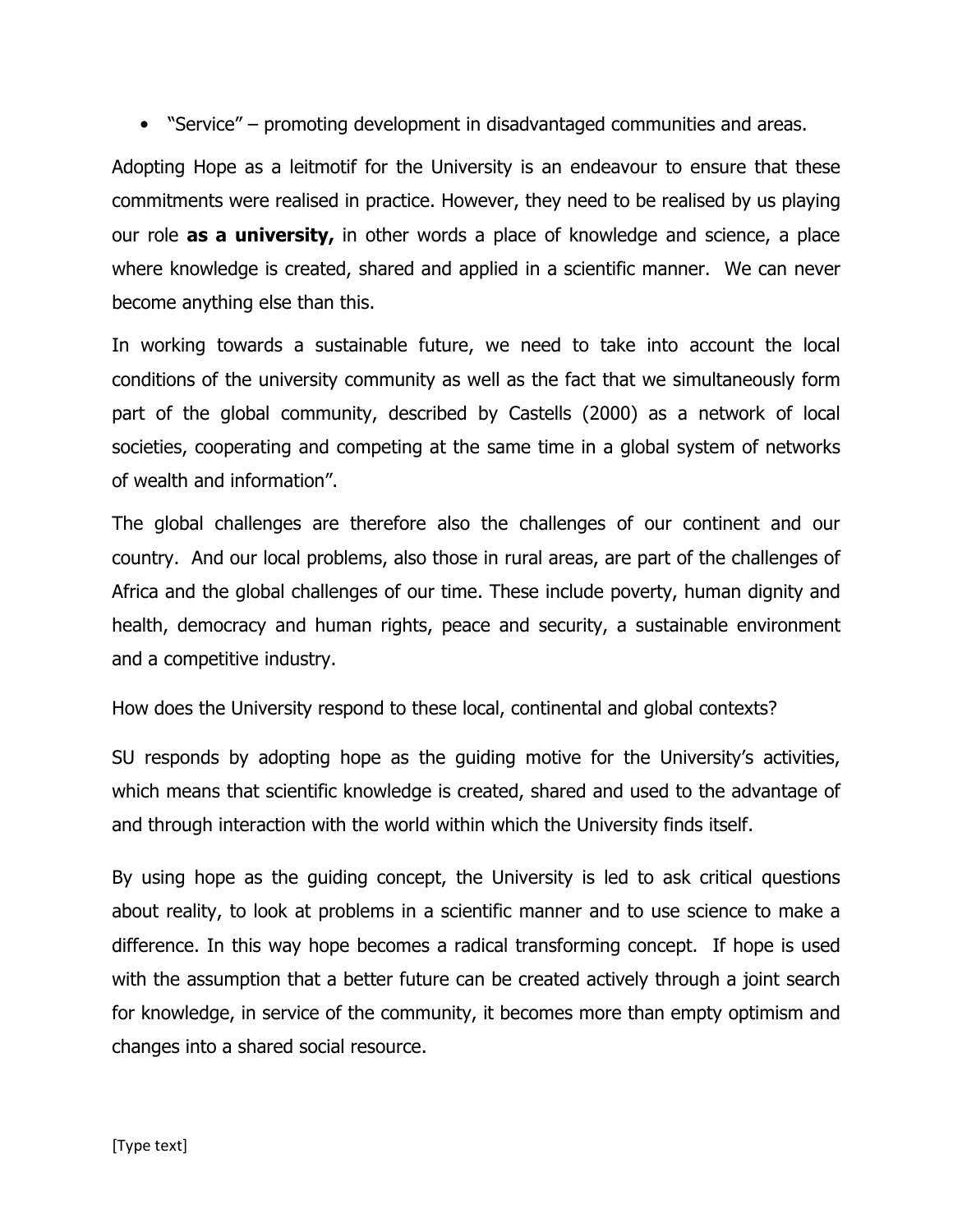Hope is created when the possible is prioritised rather than that which is on hand at the moment (with reference to Eberhard Jüngel's formulation: Die Welt als Möglichkeit und Wirchlichkeit). This means that the SU community (researchers, lecturers, support staff, students and other stakeholders) does not simply accept the current reality as the beginning and end of everything, but takes as point of departure the assumption that another and better reality can and must be created and cultivated by creating, applying and sharing new knowledge.

Hope as Leitmotif does not only ask what SU wants to do, but also what SU is and how the University positions itself. From this perspective, creating hope is the reason why this University exists.

Through being significantly different the University wants to be significantly better. This implies liberation from the constraints of ignorance and outdated traditions and a continuous search for innovative alternatives. The University endeavours to create the conditions that will ignite the imagination of scientists to solve problems in creative ways through basic and applied research and through multi-, inter- and transdisciplinary academic activities. The three core academic functions of the university, namely scientific research, learning and teaching and expertise-based community interaction are integrated and used in the service of the private and the public good. The University builds on its tradition of excellence scientific work, but now with a sharper focus on the world within which the University finds itself.

This sharper focus has led us to identify five themes derived from Millennium Development Goals and the SA government Medium Term Strategic Framework:

- Promoting democracy and human rights
- Promoting peace and security
- Promoting human dignity and health
- Eradicating poverty and related conditions
- Promoting a sustainable environment and competitive industry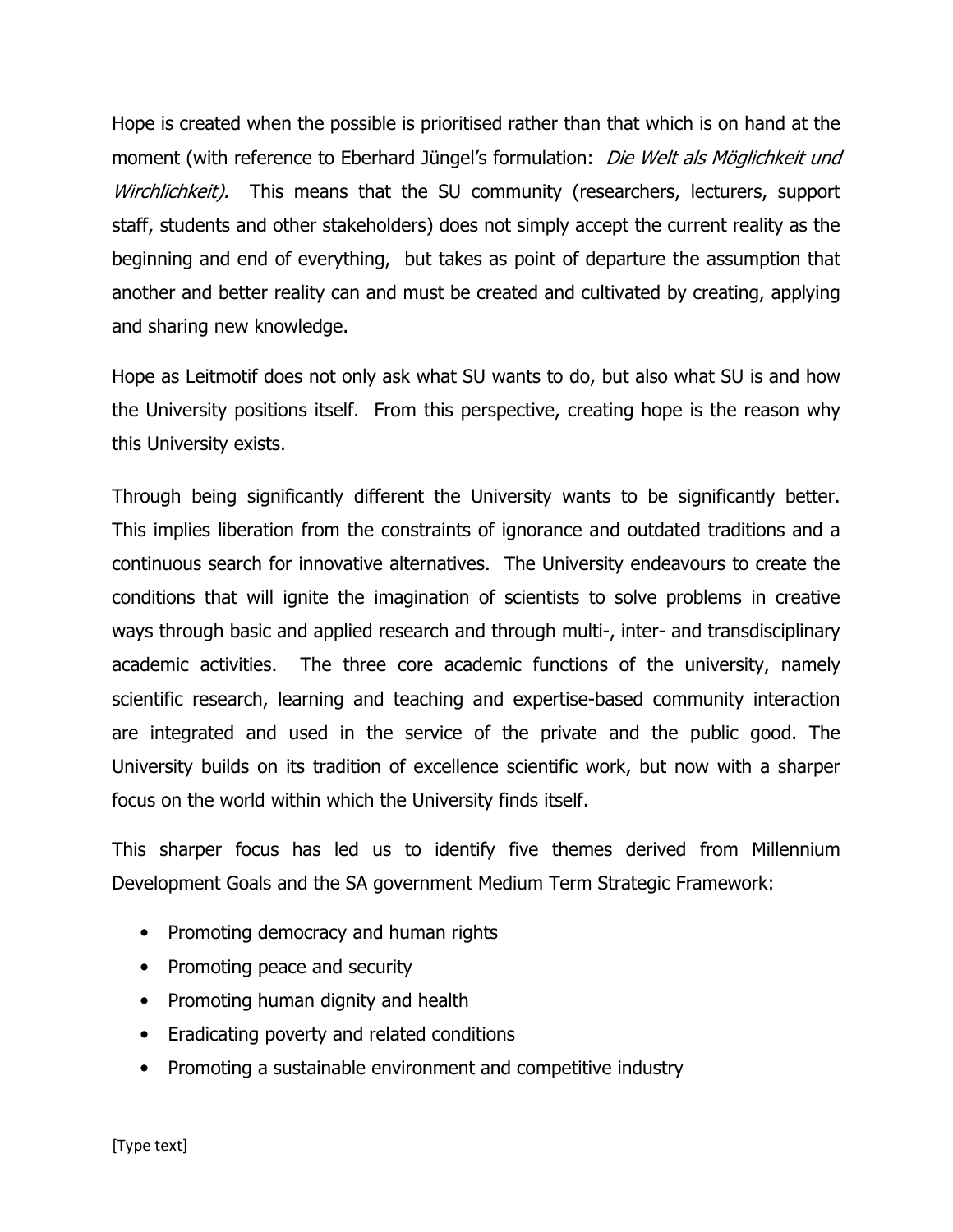More than 20 initiatives contribute to these themes. Let me give you some examples: in promoting human dignity and health we have the Ukwanda Centre for Rural Health and the Rural Clinical School in Worcester. Locating services within rural communities facilitates greater access to health care for residents who otherwise have to travel great distances at considerable expense. At the same time, undergraduate students are provided with a diverse range of conditions in which to learn and develop, making their skills sets more applicable to the disease profiles presenting in Southern Africa and Africa. In future we hope to develop this satellite campus to include training and services by other faculties.

Another example under the theme of Eradicating poverty and related conditions is the excellent work being done in our Law Faculty to combat socio-economic vulnerability through the South African Constitution and uses specific fields of expertise to seek solutions for social and economic problems that continue to exist and that are exacerbated by poverty, unemployment and housing shortages.

A number of world-class initiatives are clustered under the theme of Promoting a sustainable environment and a competitive industry. One of these is the Centre for Invasion Biology, another is the TSAMA Hub which houses the Sustainability Institute. The Centre for Renewable Energy focuses on research into energy generation and distribution with the aim of increasing energy supply for developing regions, providing renewable energy, limiting environmental impact and finding new techniques in energy usage management.

We believe that our post-graduate students who are involved in these relevant, and in many cases multi- and trans-disciplinary projects are working towards and learning for sustainable futures. Not only are they learning that our challenges are not to be tackled from a narrow disciplinary perspective but they are also learning that we all share in the responsibility for the future. They are learning that they can make a difference.